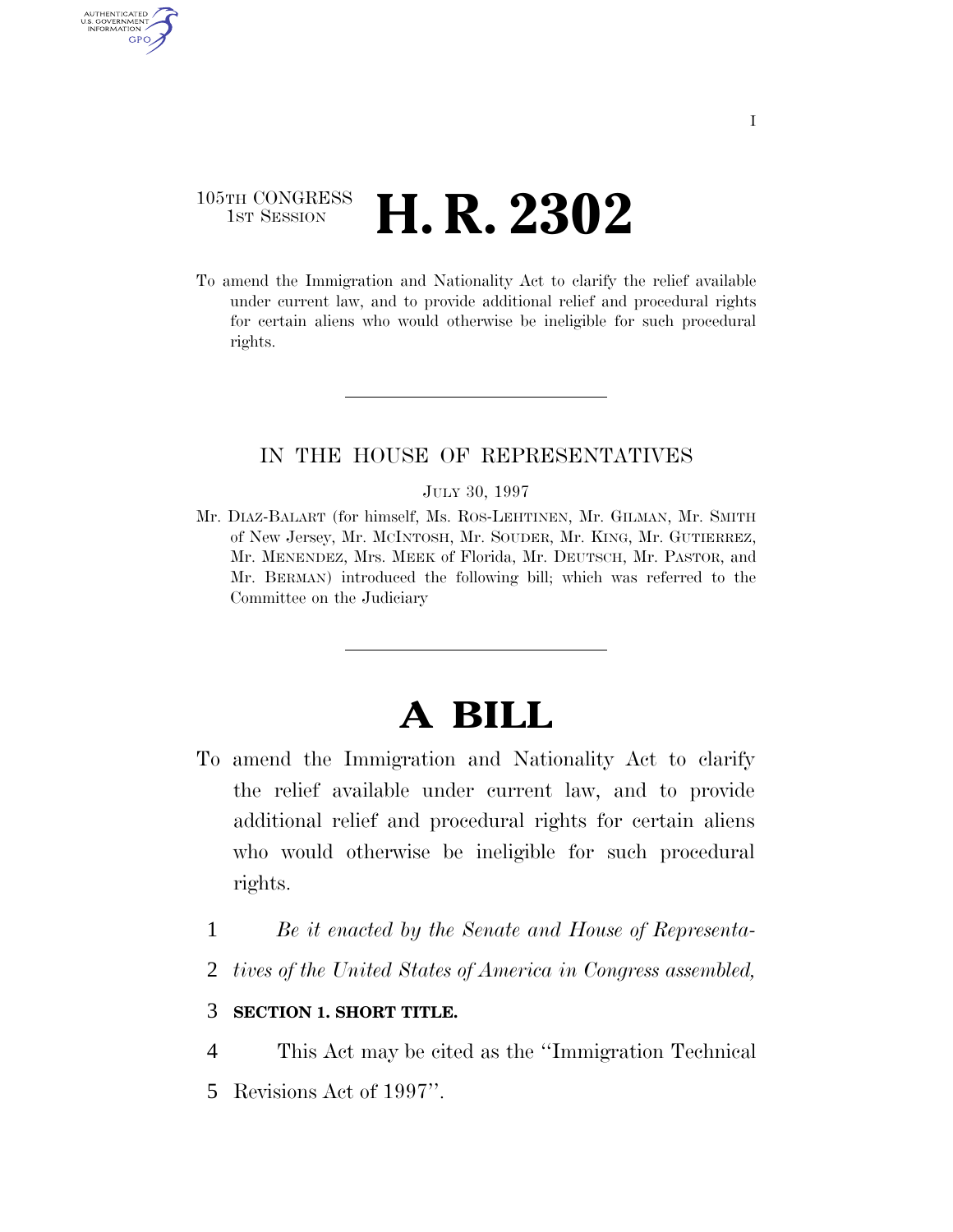SEC. 2. (a) Section 240A, subsection (e), of the Im-migration and Nationality Act is amended—

 (1) in the first sentence, by striking ''this sec- tion'' and inserting in lieu thereof ''section 5  $240A(b)(1)$ ";

 (2) by striking '', nor suspend the deportation and adjust the status under section 244(a) (as in ef- fect before the enactment of the Illegal Immigration Reform and Immigrant Responsibility act of 1996),''; and

 (3) by striking the last sentence in the sub- section and inserting in lieu thereof ''The previous sentence shall apply only to removal cases com- menced on or after April 1, 1997, including cases where the Attorney General exercises authority pur-16 suant to paragraph  $(2)$  or  $(3)$  of section  $309(e)$  of the Illegal Immigration Reform and Immigrant Re- sponsibility Act of 1996 (P.L. 104–208, Division C, 110 Stat. 3009).''.

 (b) Section 309, subsection (c), of the Illegal Immi- gration Reform and Immigrant Responsibility Act of 1996 (P.L. 104–208, Division C, 110 Stat. 3009) is amended by striking paragraph (7).

 (c) Section 240A of the Immigration and Nationality Act is amended—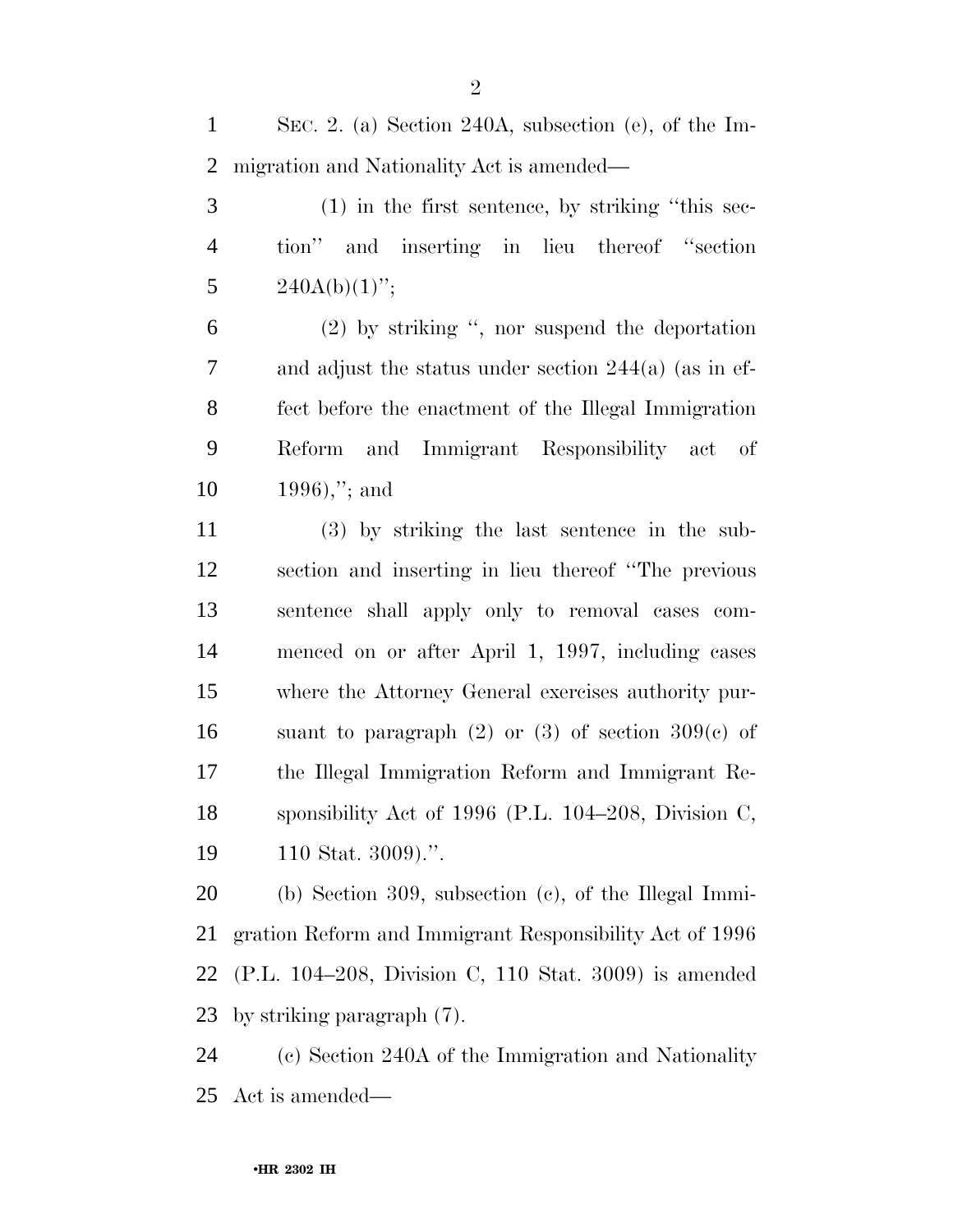| $\mathbf{1}$   | $(1)$ in subsection (b), paragraph $(3)$ , by striking     |
|----------------|------------------------------------------------------------|
| $\overline{2}$ | "(1) or $(2)$ " in the first and third sentences of that   |
| 3              | paragraph and inserting in lieu thereof $\lq(1)$ , (2), or |
| $\overline{4}$ | $(3)$ ";                                                   |
| 5              | $(2)$ in subsection (b), by redesignating para-            |
| 6              | graph $(3)$ as paragraph $(4)$ ;                           |
| 7              | $(3)$ in subsection $(d)$ , paragraph $(1)$ , by striking  |
| 8              | "this section." and inserting in lieu thereof "sub-        |
| 9              | sections (a), (b)(1), and (b)(2)."; and                    |
| $10\,$         | $(4)$ in subsection (b), by adding after paragraph         |
| 11             | $(2)$ the following new paragraph.                         |
| 12             | "(3) SPECIAL RULE FOR CERTAIN ALIENS COV-                  |
| 13             | ERED BY THE SETTLEMENT AGREEMENT IN AMER-                  |
| 14             | ICAN BAPTIST CHURCHES ET AL. V. THORNBURGH                 |
| 15             | (ABC), 760 F. SUPP. 796 (N.D. CAL. 1991).-                 |
| 16             | "(A) The Attorney General may, in his or                   |
| 17             | her discretion, cancel removal and adjust the              |
| 18             | status from such cancellation in the case of an            |
| 19             | alien who is removable from the United States              |
| 20             | if the alien demonstrates that—                            |
| 21             | "(i) the alien has not been convicted                      |
| 22             | at any time of an aggravated felony, and                   |
| 23             | $\lq\lq$ was not apprehended after                         |
| 24             | December 19, 1990, at the time of                          |
| 25             | entry, and is either—                                      |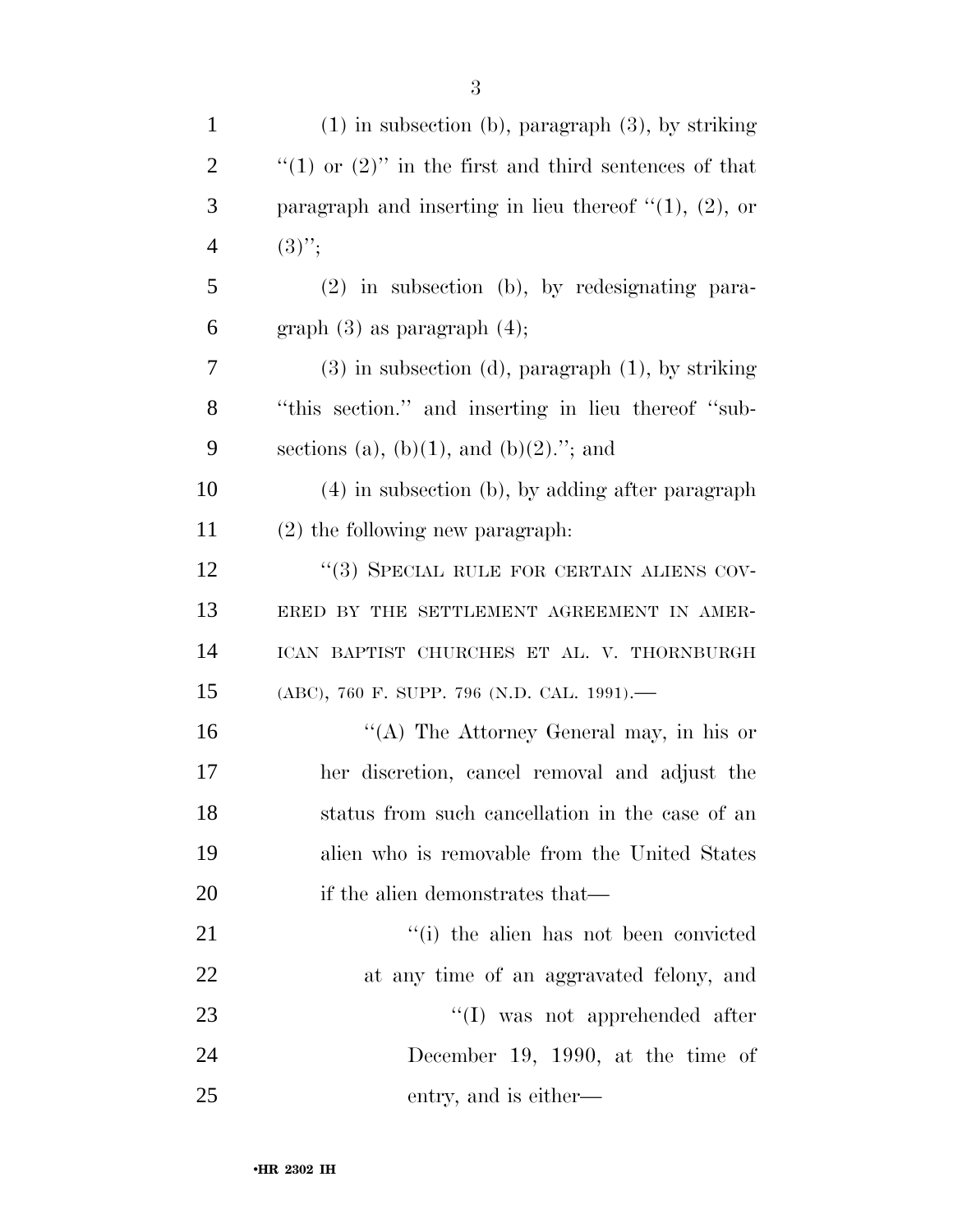| "(aa) a Salvadoran national<br>$\mathbf{1}$         |
|-----------------------------------------------------|
| $\mathbf{2}$<br>who first entered the United        |
| 3<br>States on or before September                  |
| $\overline{4}$<br>19, 1990, who registered for ben- |
| 5<br>efits pursuant to the ABC settle-              |
| 6<br>ment agreement on or before Oc-                |
| $\overline{7}$<br>tober 31, 1991, or applied for    |
| 8<br>Temporary Protected Status on                  |
| 9<br>or before October 31, 1991; or                 |
| 10<br>"(bb) a Guatemalan national                   |
| 11<br>first entered the United<br>who               |
| 12<br>States on or before October 1,                |
| 13<br>1990, and who registered for                  |
| 14<br>benefits pursuant to the ABC                  |
| 15<br>settlement agreement by Decem-                |
| 16<br>ber 31, 1991; or                              |
| $f''(ce)$ the spouse or unmar-<br>17                |
| 18<br>ried son or daughter of an alien              |
| 19<br>described in (aa) who entered the             |
| 20<br>United States on or before Sep-               |
| 21<br>tember 19, 1990, or the spouse                |
| 22<br>or unmarried son or daughter of               |
| 23<br>an alien described in (bb) who                |
| 24<br>entered the United States on or               |
| 25<br>before October 1, 1990; or                    |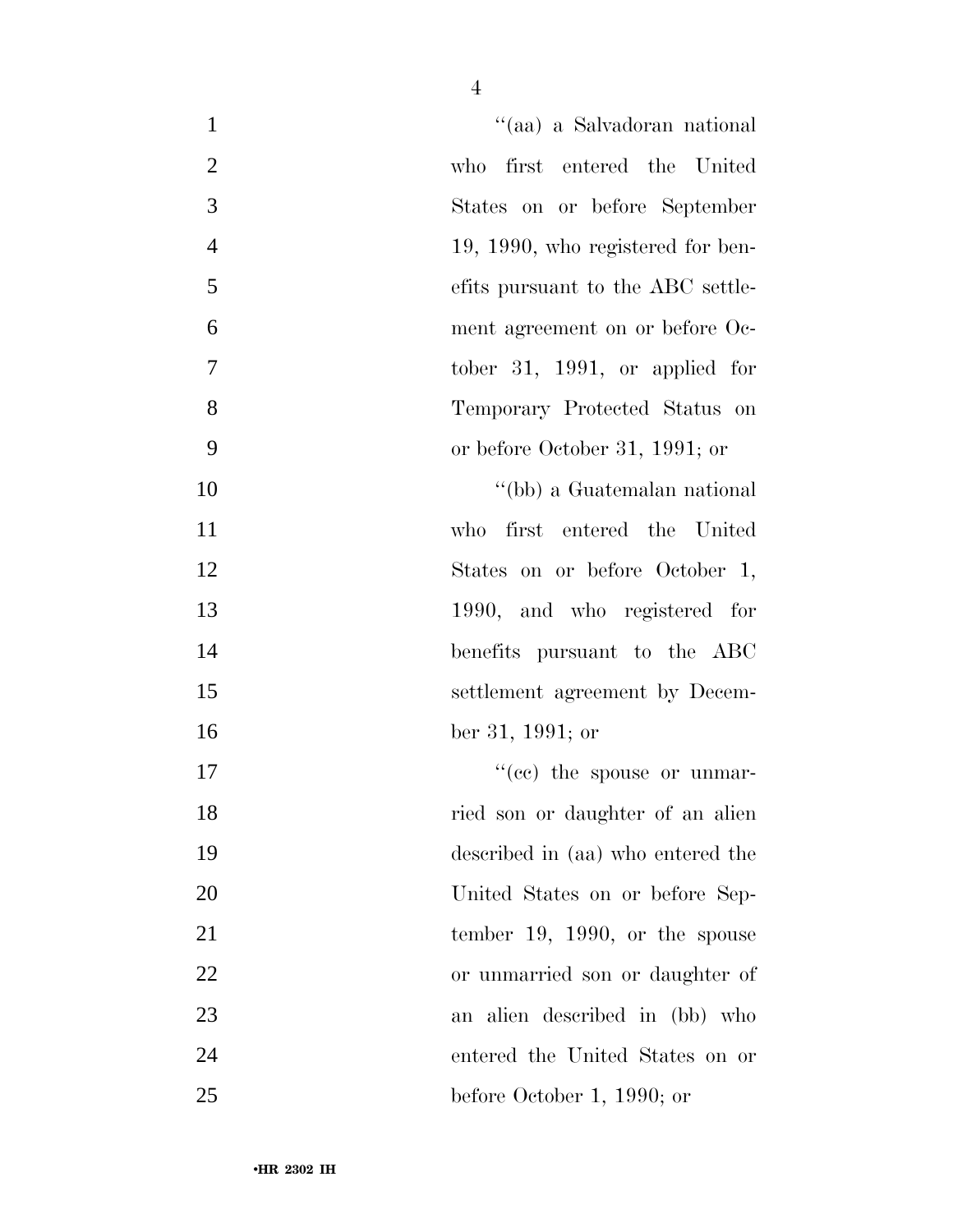| $\mathbf{1}$   | "(II) is a Nicaraguan, Guate-                   |
|----------------|-------------------------------------------------|
| $\overline{2}$ | malan, or Salvadoran who filed an ap-           |
| 3              | plication for asylum with the Immi-             |
| $\overline{4}$ | gration and Naturalization Service be-          |
| 5              | fore April 1, 1990, and the Immigra-            |
| 6              | tion and Naturalization Service had             |
| $\overline{7}$ | not granted, denied, or referred that           |
| 8              | application as of April 1, 1997; and            |
| 9              | "(ii) the alien is not described in             |
| 10             | paragraph $(4)$ of section 237(a) or para-      |
| 11             | graph $(3)$ of section $212(a)$ of the Act; and |
| 12             | $\lq$ <sup>"</sup> (iii) the alien—             |
| 13             | $\lq\lq$ (I) is removable under any law         |
| 14             | of the United States except the provi-          |
| 15             | sions specified in subclause (II) of this       |
| 16             | clause, has been physically present in          |
| 17             | the United States for a continuous pe-          |
| 18             | riod of not less than seven years im-           |
| 19             | mediately preceding the date of such            |
| 20             | application, and proves that during all         |
| 21             | of such period he was and is a person           |
| 22             | of good moral character, and is a per-          |
| 23             | son whose removal would, in the opin-           |
| 24             | ion of the Attorney General, result in          |
| 25             | extreme hardship to the alien or to his         |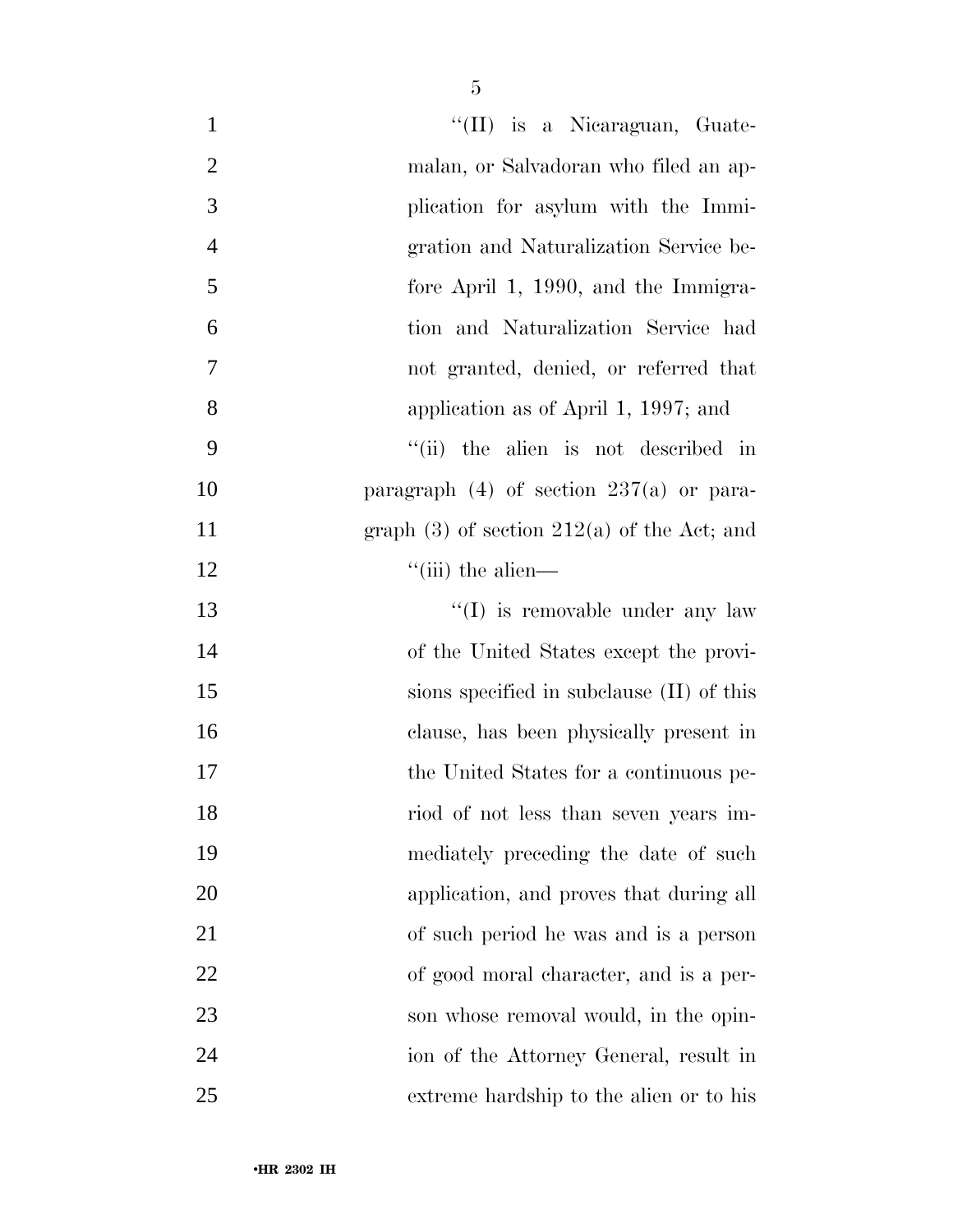| $\mathbf{1}$   | spouse, parent, or child, who is a citi-  |
|----------------|-------------------------------------------|
| $\mathbf{2}$   | zen of the United States or an alien      |
| 3              | lawfully admitted for permanent resi-     |
| $\overline{4}$ | dence; or                                 |
| 5              | "(II) is removable under para-            |
| 6              | $graph$ (2) (other than section           |
| $\tau$         | $237(a)(2)(A(iii))$ of section $237(a)$ , |
| 8              | paragraph $(3)$ of section $237(a)$ , or  |
| 9              | paragraph $(2)$ of section $212(a)$ , has |
| 10             | been physically present in the United     |
| 11             | States for a continuous period of not     |
| 12             | less than 10 years immediately follow-    |
| 13             | ing the commission of an act, or the      |
| 14             | assumption of a status, constituting a    |
| 15             | ground for deportation, and proves        |
| 16             | that during all of such period he has     |
| 17             | been and is a person of good moral        |
| 18             | character, and is a person whose re-      |
| 19             | moval would, in the opinion of the At-    |
| 20             | torney General, result in exceptional     |
| 21             | and extremely unusual hardship to the     |
| 22             | alien or to his spouse, parent or child,  |
| 23             | who is a citizen of the United States,    |
| 24             | or an alien lawfully admitted for per-    |
| 25             | manent residence.                         |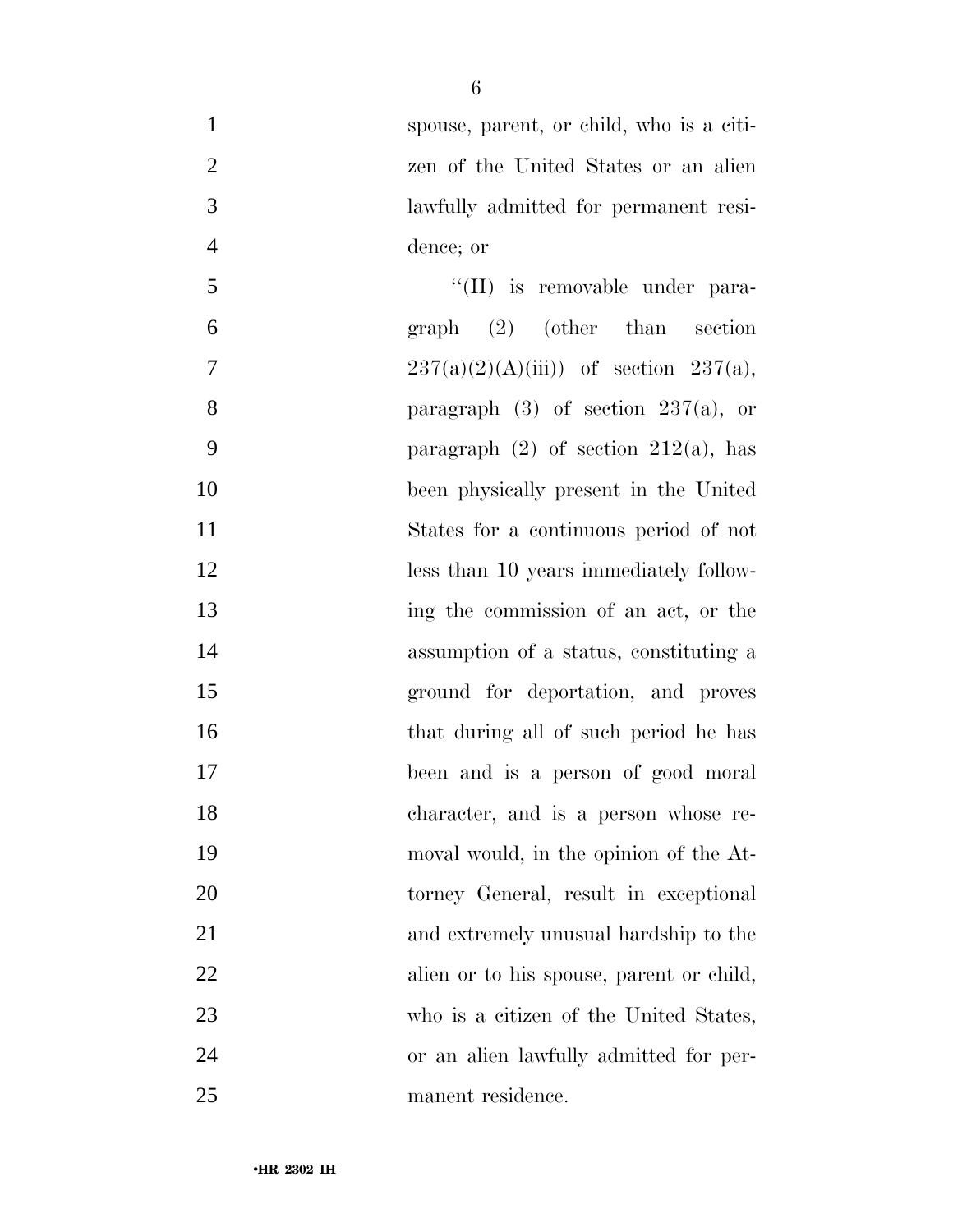1 ''(B) Subsection (d) of this section shall not apply to determinations under this para- graph, and an alien shall not be considered to have failed to maintain continuous physical presence in the United States under clause (A)(iii) of this paragraph if the alien dem- onstrates that the absence from the United States was brief, casual, and innocent, and did not meaningfully interrupt the continuous phys-ical presence.''.

 (d) The amendments made by this section shall be effective as if included in the Illegal Immigration Reform and Immigrant Responsibility Act of 1996 (P.L. 104–208, Division C, 110 Stat. 3009).

 SEC. 3. Any alien who has become eligible for suspen- sion of deportation or cancellation of removal as a result of the amendments made by section 2, may, notwithstand- ing any other limitations on motions to reopen imposed by the Immigration and Nationality Act or by regulation, file one motion to reopen to apply for suspension of depor- tation or cancellation of removal. The Attorney General shall designate a specific time period in which all such mo-tions to reopen must be filed. The period must begin no